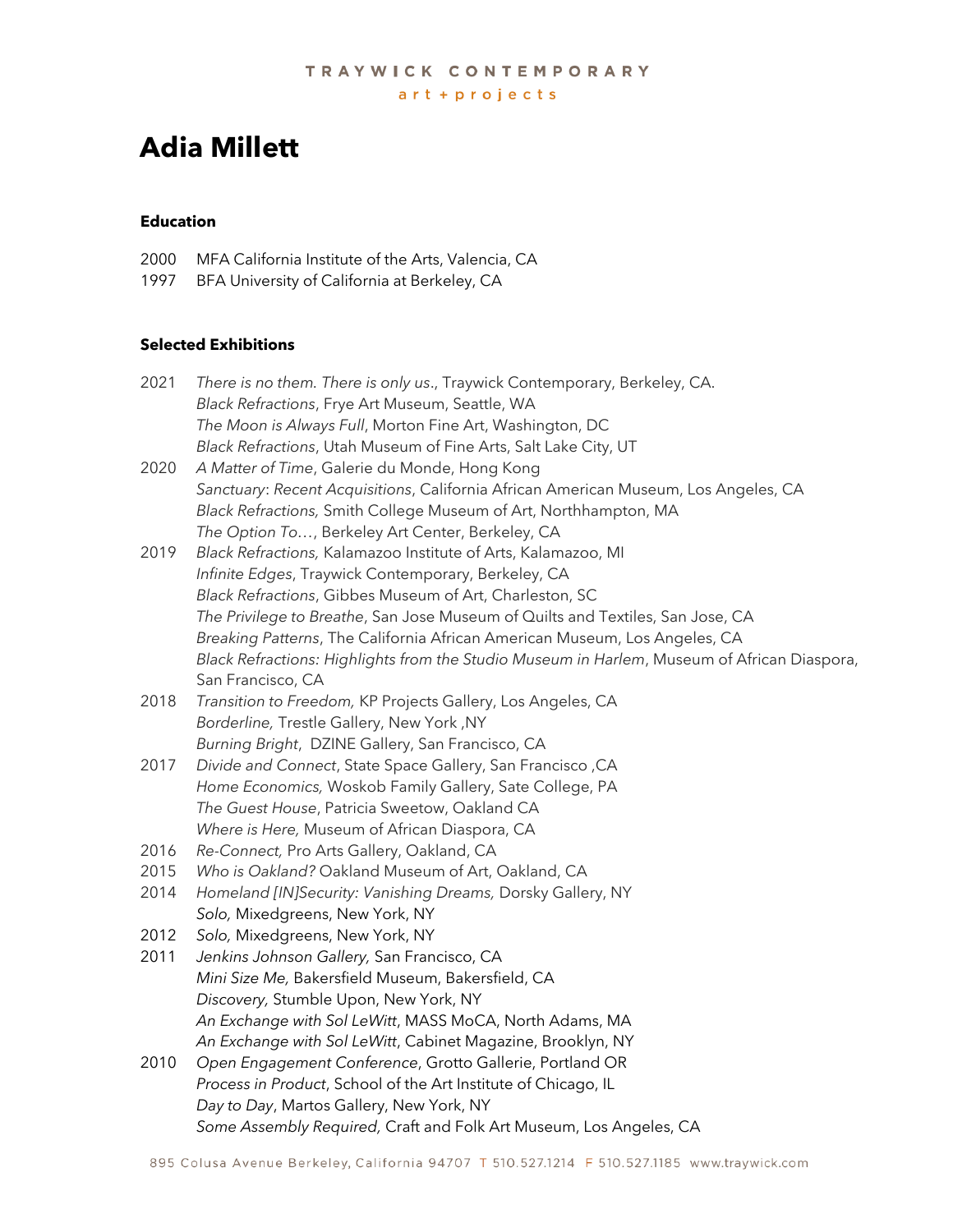# TRAYWICK CONTEMPORARY art + projects

## **Selected Exhibitions, cont'd**

| 2009 | Solo, Mixedgreens, New York, NY                                                                              |
|------|--------------------------------------------------------------------------------------------------------------|
|      | Some Assembly Required, Sesnon Gallery, Santa Cruz CA                                                        |
|      | Living Beyond Our Means, UCR Sweeney Art Gallery, Riverside, CA                                              |
| 2008 | Stages, Contemporary Art Center, New Orleans, LA                                                             |
|      | Stretching The Truth, John Michael Kohler Art Center, Sheboygan, WI                                          |
|      | Proofs and Illusions, Contemporary Art Center of Virginia, Virginia Beach, VA                                |
| 2007 | Solo, Mixed Greens, New York, NY                                                                             |
|      | Homegrown, David Krut Projects, New York, NY                                                                 |
|      | Swab, Barcelona, Spain                                                                                       |
|      | Shaken, Not Deterred, New York, NY                                                                           |
|      | The View From Here, Skylight Gallery, Brooklyn NY                                                            |
| 2006 | REVOLVER, Plataforma Revovler, Lisbon, Portugal                                                              |
|      | Beast, Finesilver Gallery, Houston, TX                                                                       |
|      | Passing Shadows, Mixed Greens Gallery, New York, NY                                                          |
|      | The Space Between Us, University at Albany Art Museum                                                        |
|      | The Harlem Arts Project, Saatchi & Saatchi, New York, NY                                                     |
|      | Harlem Postcards, Studio Museum in Harlem, New York, NY                                                      |
| 2005 | A Universe of Art 2005, Credit Suisse First Boston, New York, NY                                             |
|      | The Greater NY Show, PS1 MOMA, Queens, NY                                                                    |
|      | New stArt, Sotheby's, New York, NY                                                                           |
|      | BAM Art, Brooklyn Academy of Music, Brooklyn, NY                                                             |
|      | Solo, Mixed Greens, New York, NY                                                                             |
|      | Propeller, Steve Turner Gallery, Los Angeles, CA                                                             |
|      | African Queen, Studio Museum in Harlem, NY                                                                   |
| 2004 | Black President, Rosenthal Center for Contemporary Art, Cincinnati, OH                                       |
|      | Remembering, The Sweeney Gallery at UC Riverside, CA                                                         |
|      | Solo, Comme Ca, Manchester, UK                                                                               |
|      | Seeds and Roots, Studio Museum in Harlem, New York, NY                                                       |
|      | Solo, Cherrydelosreyes Gallery, Los Angeles, CA                                                              |
|      | Black President, Barbican Art Gallery, London, UK                                                            |
|      | Black President, Yerba Buena Center for the Arts, San Fransisco, CA                                          |
|      | Hubris, Hyde Park Art Center, Chicago, IL                                                                    |
|      | Fade, Craft and Folk Art Museum, Los Angeles, CA                                                             |
| 2003 | Undomesticated Interiors, Smith College Museum of Art, North Hampton, MA                                     |
|      | Urban Aesthetics, California African American Museum, Los Angeles, CA                                        |
|      | Black Pesident, New Museum, New York, NY<br>Better Homes & Gardens, Zoller Gallery, Penn StateUniversity, PA |
|      |                                                                                                              |
|      | Living Units, Triple Candie, New York, NY<br>Off The Record, Skylight Gallery, Brooklyn, NY                  |
|      | Towards A Low End Theory, Minn. Center for Photography, Minneapolis, MN                                      |
|      | Color, Culture, and Complexity, Museum of Contemporary Art, Atlanta, GA                                      |
| 2002 | A Moments Notice, Inman Gallery, Houston, TX                                                                 |
|      | Staged/Unstaged,, Riva Gallery, New York, NY                                                                 |
|      | Modern Living, Mixed Greens, Philadelphia, PA                                                                |
|      | The Brewster Project, Brewster, NY                                                                           |
|      |                                                                                                              |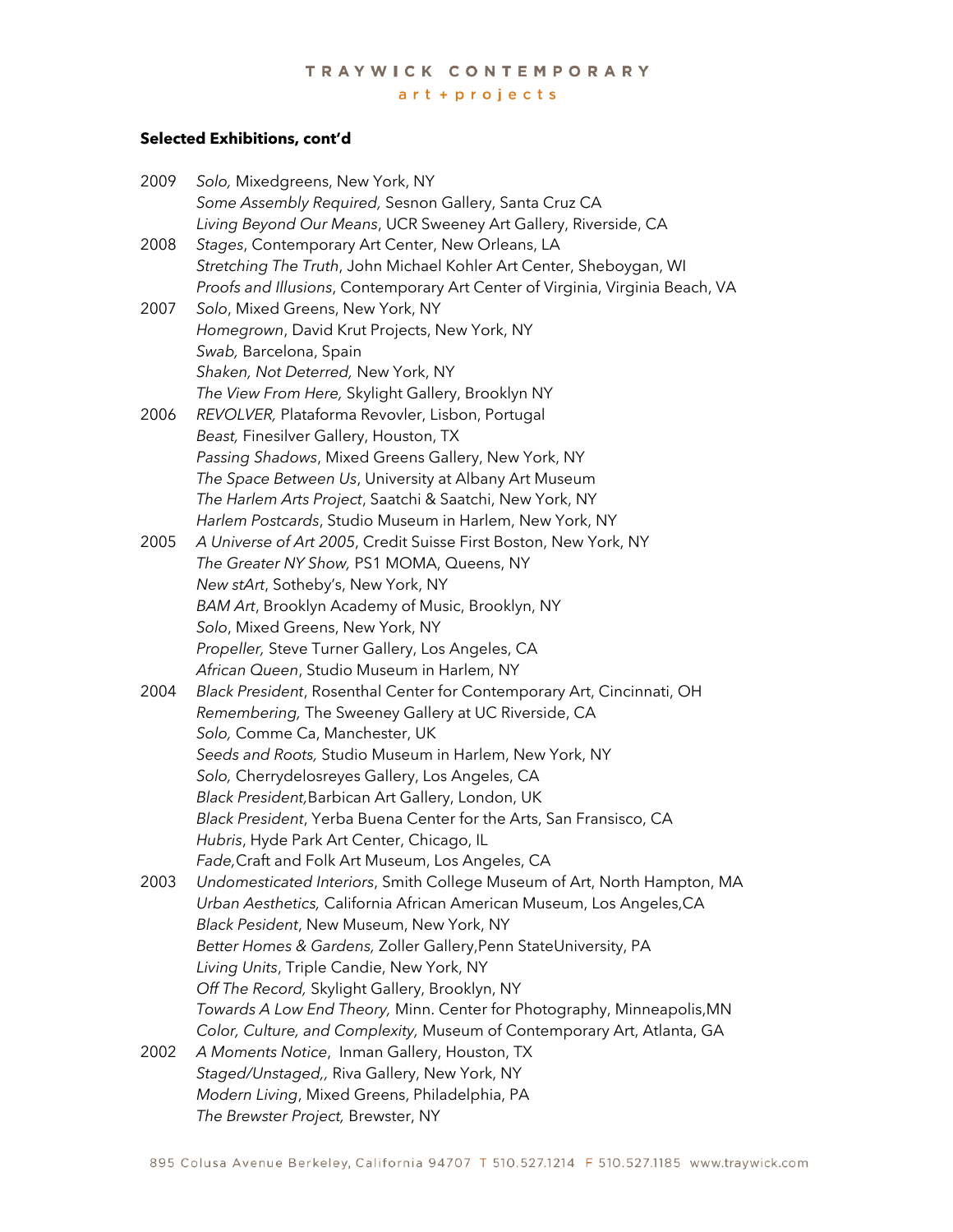## **Selected Exhibitions, cont'd**

- *2002 Ironic/ Iconic,* The Studio Museum in Harlem, New York, NY *Friends and Family*, Lombard-Freid Gallery, New York, NY *Material World,* Susquehanna Art Museum, PA
- 2001 *Freestyle*, The Studio Museum in Harlem, New York, NY; *Freestyle*, Santa Monica Museum of Art, Santa Monica, CA

## **Public Collections**

California African American Museum, CA Credit Suisse, NY Crocker Art Museum, Sacramento, CA Fidelity Investments, Boston, MA Kalamazoo Institute of Arts, MI Norton Museum of Art, FL Studio Museum in Harlem, NY The West Collection, PA

### **Selected Reviews, Articles**

2021 *Five Textile Artists Exploring Contemporary Quilting*, Cultured Magazine 2020 *Time and time again*, The Standard, Hong Kong 2019 *Infinite Edges at Traywick Contemporary*, SF/Arts Adia Millett at CAAM, Art News *Jessica Gelt,* Artist Adia Millett Los Angeles Times *Eli Zeger*, Broken Homes, Art in America *Best Exhibitions in the US*, The Guardian 2015 *Marchell Salgado,* Lodown Magazine, 2014 C*ynthia Nadelman*, Adia Millett at Mixed Greens, Art News 2010 *Alex Hanson,* Wall Drawings, Valley New *Maura Ahern,* Interview, Three Walls, Chicago, *Adia Millett*, You Are Here, Studio Chicago, August 2009 *Maureen Davidson*, Some Assembly Required, Artweek, May *Wallace Baine*, Sesnon, Santa Cruz Sentinel, March 13 2008 *Eric Bookhardt,* Best Of New Orleans, September 23 *Betsy Dijulio,* Agitation & Beautiful Illusions, Portfolio Weekly, VA, March 2007 *R.C. Baker,* Enjoy Every Scapula, Village Voice, September 25 *Sarah Schmerler,* Domestic Brew, Village Voice, June 27 *Miguel Amado*, (Re) Volver, Artorum, October,23 2006 *Greg*, Ideas For Dozens, October *Wendy Goodman*, Brooklyn Style, New York Magazine, May 1 *Christopher Bollen*, Craft, Domino, March *Chioma Nnadi*, Nobody's Home, Fader Magazine, March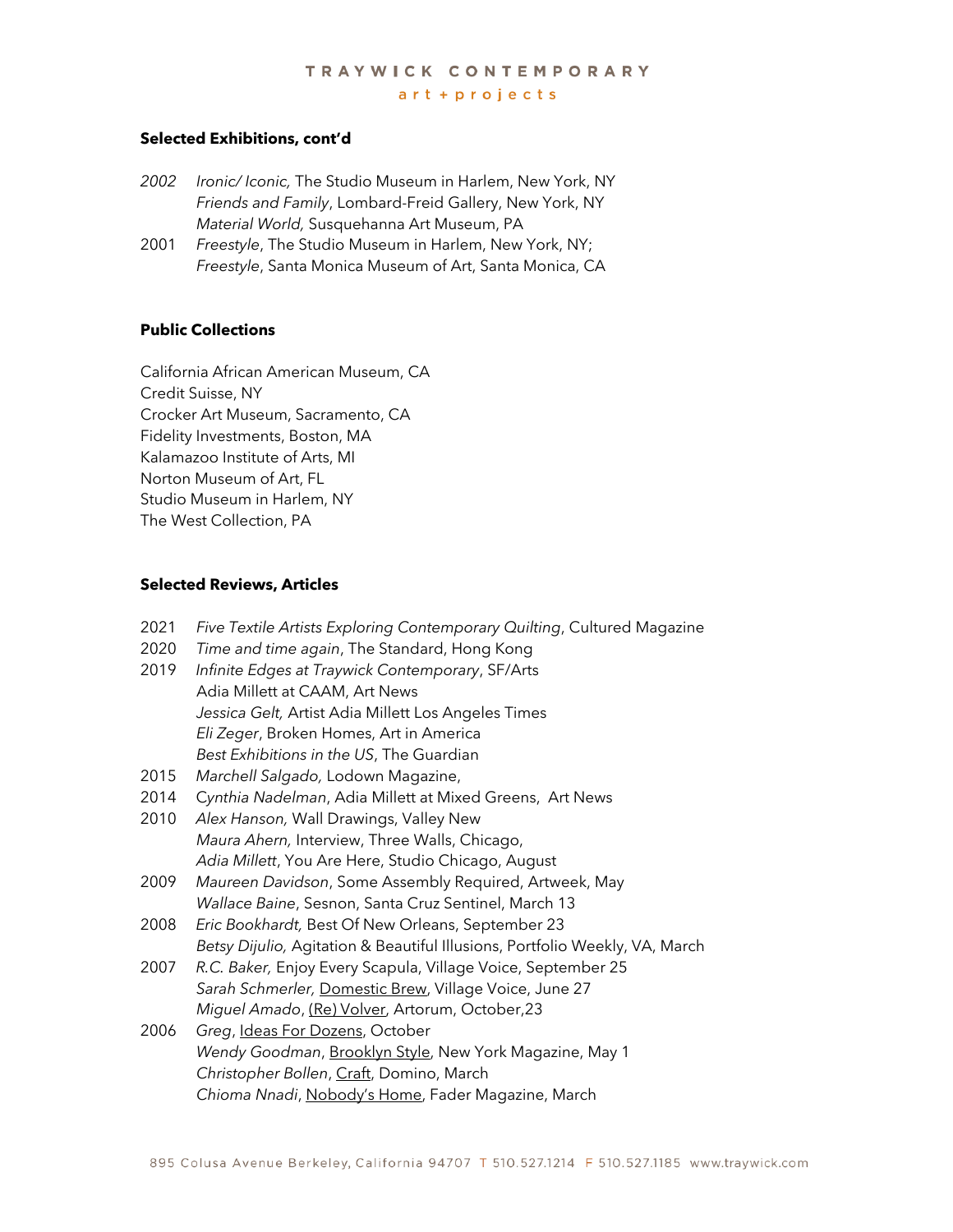## TRAYWICK CONTEMPORARY  $art + projects$

#### **Selected Reviews, Articles, cont**

- 2005 Linda Yablonsky, Why Small Is Big, Art News, December *Eileen Kinsella*, Where the Buys Are, Art News, November *Carly Berwick*, Where the Scenes are, New York Magazine, March 7 *Lauren O'neil-Butler,* Domestic Disturbances, Bitch Magazine, Winter *Aram Moshayedi,* Remembering, NY Arts*,* January
- 2004 *Andrew Lavallee*, NYPress, NY Leah Ollman, It's always marching on, Los Angeles Times, CA
- 2003 *Doug Ashford*, Time Out, May 29 *Derek Murray*, "Ironic/Iconic", Art in America, March *Holland Cotter*, Off the Record, New York Times, May16 *Catherine Fox*, Shades of Racism, The Atlantic Journal-Constitution, Dec.6 K*elly Klaasmeyer,* Memory Lane, Houston Press, Nov.7-13
- 2002 *Christopher Bollen,* " Ironic/ Iconic", Time Out, September 12-19 *Goings On*, The New Yorker, September 9 *Holland Cotter,* Ironic/ Iconic, New York Times, August 2 *Franklin Sirmans*, "Friends & Family", Time Out, July 11-18 *Tonya Foster ,*(Re)Direct(ing) Light, New York Foundation for the Arts,Vol. 18
- 2001 *Amelia Jones,* the post-black bomb, Tema Celeste, Issue 90 *Holland Cotter*, A Full Studio Museum…, New York Times, May 11 Jerry Saltz, Post Black, Village Voice, May 16-22

#### **Grants, Fellowships, Residencies**

| 2021 | Anonymous Was A Woman Award, New York, NY                            |
|------|----------------------------------------------------------------------|
|      | KALA Artist Residency, Berkeley, CA                                  |
| 2018 | Hambidge Artist Residency, GA                                        |
| 2015 | Fountainhead Residency, Miami, FL                                    |
| 2010 | Three Walls Artist Residency. SAIC, Chicago, IL                      |
| 2009 | The Nest, Oakland CA                                                 |
|      | University of California at Santa Cruz, Visiting Teaching Artist, CA |
| 2007 | Headlands Center for the Arts, CA                                    |
| 2006 | Cooper Union Teaching Artist, New York, NY                           |
| 2004 | Columbia College Visiting Teaching Artist Residency, Chicago, IL     |
| 2003 | New York Foundation for the Arts Fellowship, NY                      |
| 2002 | Studio Museum in Harlem Residency, New York, NY                      |
| 2001 | Whitney Museum Independent Study Program, New York, N                |
|      | Van Lier Fellowship, New York, NY                                    |
| 2000 | Philip Morris Fellowship, Santa Clarita, CA                          |
| 1997 | Alumni Scholarship UC Berkeley, CA                                   |
| 1994 | Rotary Club Award, Pasadena, CA                                      |
|      |                                                                      |